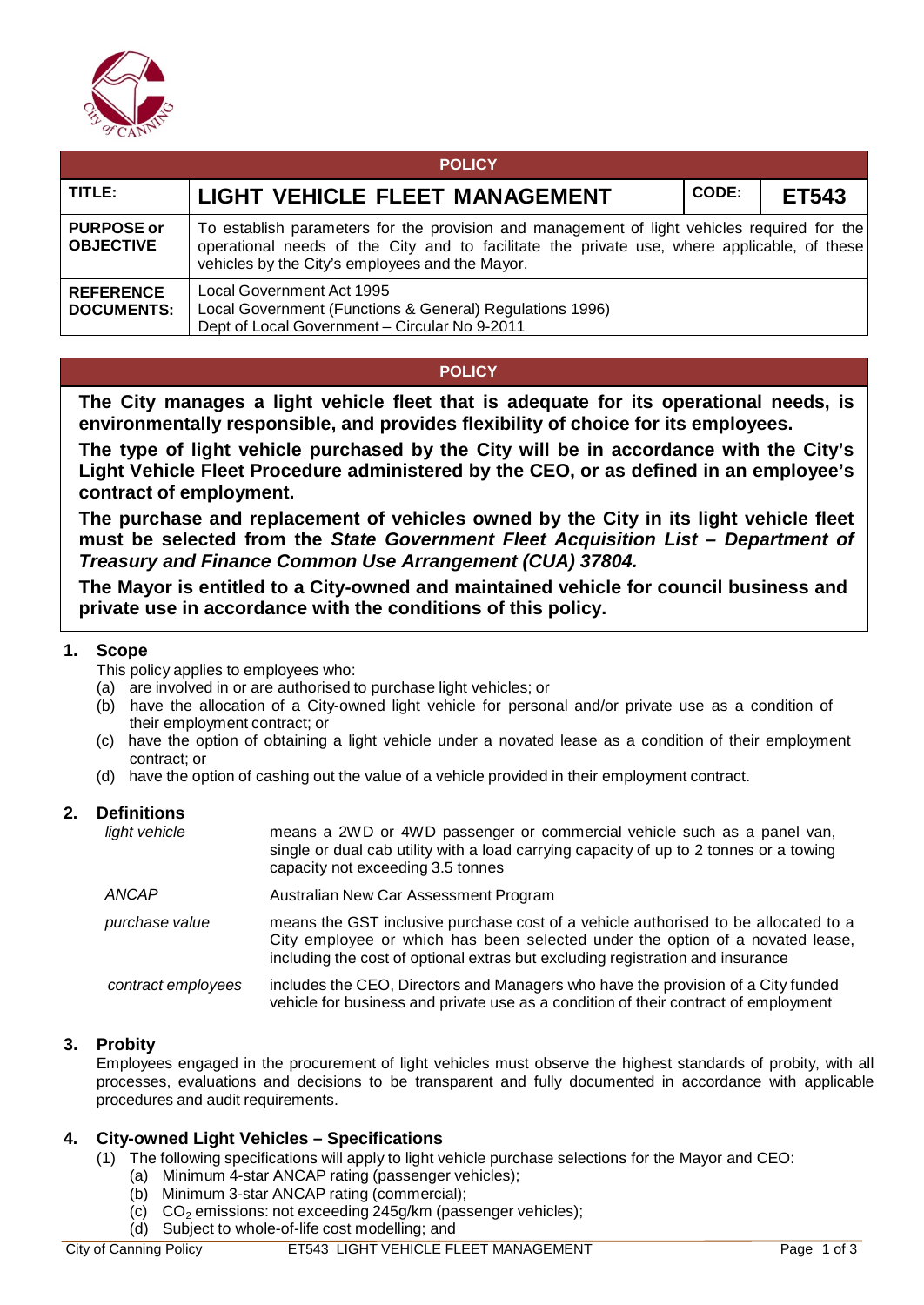- (e) The purchase value must not exceed 95% of the value of the *Non Fuel Efficient Luxury Car Tax* or *Fuel Efficient Luxury Car Tax* values determined annually by the Australian Taxation Office.
- (2) The specifications for all other vehicles are at the discretion of the CEO.

# **5. City-owned Light Vehicles – Annual Remuneration Value**

- (1) The annual remuneration value paid to a contract employee will be determined by the CEO following advice from the City's fleet management service advisors. This value is independent of the other components of an employee's annual remuneration package.
- (2) There is no ability to exchange any savings in the annual remuneration value of a City-owned vehicle for an equivalent increase in the cash component of the remuneration.

#### **6. City-owned Light Vehicles – Employee Private Use Conditions and Contributions**

- (1) The CEO is entitled to full and unconditional private use of a City-owned vehicle.
- (2) Directors are entitled to non-contributory private use of a City-owned vehicle subject to any conditions contained in their contracts of employment or as determined by the CEO.
- (3) All other officers with conditional private use of a City-owned vehicle are required to make an after-tax contribution, paid fortnightly. The amount of contribution and the conditions of use will be as contained in their contracts of employment or as determined by the CEO.

# **7. City-owned Light Vehicles – Mayor Private Use Conditions and Contributions**

- (1) The Mayor, for the purposes of carrying out the functions of the Mayoral office, is entitled to receive the provision of a fully maintained City-owned vehicle.
- (2) A vehicle provided to the Mayor:-
	- (a) is in lieu of travelling/mileage claims otherwise claimable by the Mayor for his or her private vehicle;
	- (b) cannot be used for any commercial purpose; and
	- (c) may be used for personal private purposes, on the basis that the cost of that private use is reimbursed to the City.
- (3) The reimbursement to the City of the operational cost of using the vehicle for private use may be by:
	- (a) keeping a logbook of both official and private use and using this as the basis upon which the costs of private use will be calculated and apportioned; or
	- (b) paying one-third of the actual or estimated operating costs of the vehicle including registration, insurance, fuel, parts and servicing and depreciation. Note: Depreciation is only applicable where it can be shown that the private use has negatively impacted on the trade value of the vehicle.
- (4) The reimbursement under subclause (3) must be a payment made by the Mayor at intervals of not less than 3 months. These payments must not be offset against the fees and allowances owed to the Mayor under the Local Government Act.

# **8. Novated Lease Vehicles – Conditions**

This clause applies to employees who have been authorised by the Mayor (in the case of the CEO's vehicle) or the CEO to exercise the option of taking up a novated lease in lieu of a City-owned vehicle.

- (1) Novated lease agreements may only be made by an agency approved by the CEO.
- (2) The provisions, liabilities and administration of a lease agreement will remain the responsibility of the employee for the duration of the lease, regardless whether or not the employee remains in the City's employ during the lease period.
- (3) The City will pay the monthly lease payments of a vehicle selected by the CEO up to the maximum purchase value set out in clause 4(1).
- (4) At reconciliation any variations in the actual lease costs must be paid by the employee, or reimbursed to the employee as salary, as the case may be.

# **9. Cash Out Option**

The CEO is authorised to vary an employee's remuneration where the employee declines an offer of the provision of a City-owned vehicle or a vehicle under a novated lease.